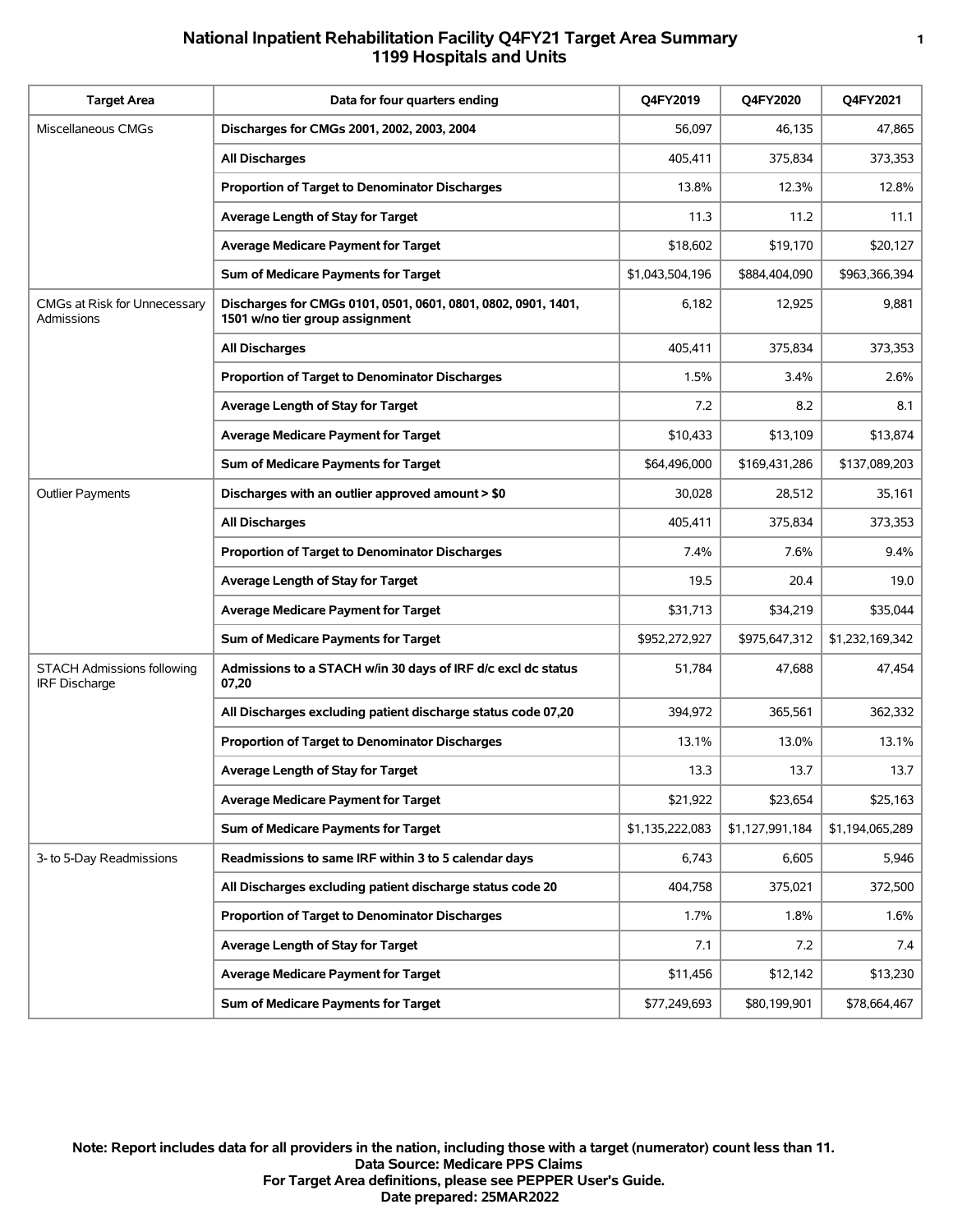## **National Inpatient Rehabilitation Facility Q4FY21 Target Area Summary 2 1199 Hospitals and Units**

| Target Area        | Data for four quarters ending                             | O4FY2019     | O4FY2020     | Q4FY2021     |
|--------------------|-----------------------------------------------------------|--------------|--------------|--------------|
| <b>Short Stays</b> | Discharges with an LOS of 3 days or fewer                 | 13,862       | 13,130       | 12,632       |
|                    | All Discharges excluding patient discharge status code 20 | 404.758      | 375.021      | 372,500      |
|                    | <b>Proportion of Target to Denominator Discharges</b>     | 3.4%         | 3.5%         | $3.4\%$      |
|                    | Average Length of Stay for Target                         | 2.1          | 2.1          | 2.1          |
|                    | <b>Average Medicare Payment for Target</b>                | \$3.145      | \$3.380      | \$3,499      |
|                    | Sum of Medicare Payments for Target                       | \$43,596,725 | \$44,382,386 | \$44,201,421 |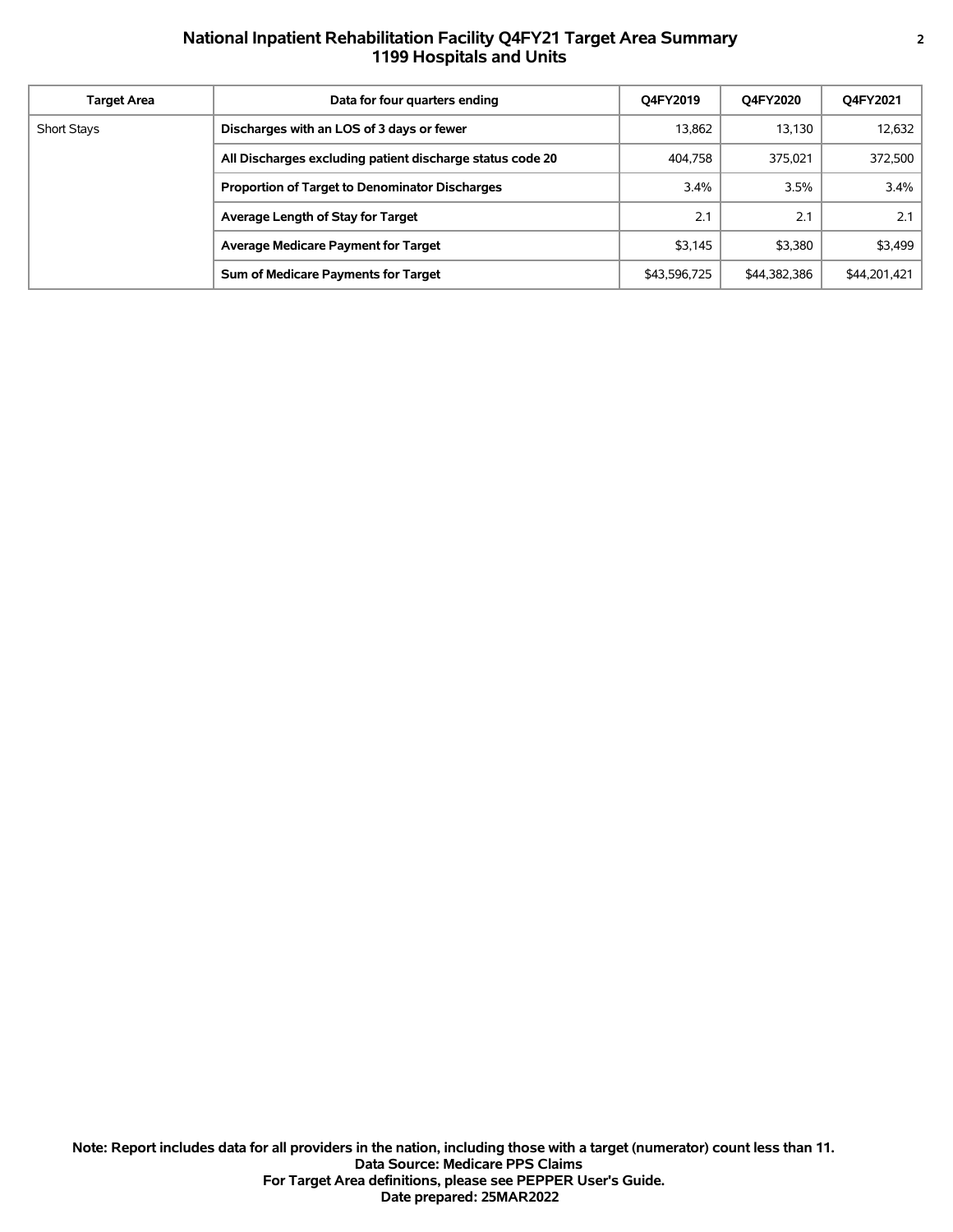# **National Inpatient Rehabilitation Facility Q4FY21 Target Area Summary 3 859 Units Only**

| <b>Target Area</b>                                        | Data for four quarters ending                                                                    | <b>Q4FY2019</b> | <b>Q4FY2020</b> | Q4FY2021      |
|-----------------------------------------------------------|--------------------------------------------------------------------------------------------------|-----------------|-----------------|---------------|
| Miscellaneous CMGs                                        | Discharges for CMGs 2001, 2002, 2003, 2004                                                       | 24,732          | 21.040          | 21,107        |
|                                                           | <b>All Discharges</b>                                                                            | 178,716         | 165,756         | 157,973       |
|                                                           | Proportion of Target to Denominator Discharges                                                   | 13.8%           | 12.7%           | 13.4%         |
|                                                           | Average Length of Stay for Target                                                                | 11.3            | 11.1            | 11.2          |
|                                                           | <b>Average Medicare Payment for Target</b>                                                       | \$19,371        | \$20,029        | \$21,115      |
|                                                           | Sum of Medicare Payments for Target                                                              | \$479,074,709   | \$421,410,876   | \$445,672,629 |
| CMGs at Risk for Unnecessary<br>Admissions                | Discharges for CMGs 0101, 0501, 0601, 0801, 0802, 0901, 1401, 1501<br>w/no tier group assignment | 3,243           | 5,779           | 4,715         |
|                                                           | <b>All Discharges</b>                                                                            | 178,716         | 165,756         | 157,973       |
|                                                           | Proportion of Target to Denominator Discharges                                                   | 1.8%            | 3.5%            | 3.0%          |
|                                                           | Average Length of Stay for Target                                                                | 7.3             | 8.1             | 8.1           |
|                                                           | <b>Average Medicare Payment for Target</b>                                                       | \$11,002        | \$13,810        | \$14,861      |
|                                                           | Sum of Medicare Payments for Target                                                              | \$35,680,404    | \$79,806,169    | \$70,070,116  |
| <b>Outlier Payments</b>                                   | Discharges with an outlier approved amount > \$0                                                 | 24,626          | 22,210          | 25,972        |
|                                                           | <b>All Discharges</b>                                                                            | 178,716         | 165,756         | 157,973       |
|                                                           | Proportion of Target to Denominator Discharges                                                   | 13.8%           | 13.4%           | 16.4%         |
|                                                           | Average Length of Stay for Target                                                                | 18.5            | 19.2            | 18.2          |
|                                                           | <b>Average Medicare Payment for Target</b>                                                       | \$31,671        | \$33,993        | \$35,310      |
|                                                           | Sum of Medicare Payments for Target                                                              | \$779,919,675   | \$754,978,882   | \$917,063,650 |
| <b>STACH Admissions following</b><br><b>IRF Discharge</b> | Admissions to a STACH w/in 30 days of IRF d/c excl dc status 07,20                               | 22,096          | 19,913          | 18,966        |
|                                                           | All Discharges excluding patient discharge status code 07,20                                     | 175,587         | 162.758         | 154,881       |
|                                                           | Proportion of Target to Denominator Discharges                                                   | 12.6%           | 12.2%           | 12.2%         |
|                                                           | <b>Average Length of Stay for Target</b>                                                         | 13.3            | 13.7            | 13.7          |
|                                                           | <b>Average Medicare Payment for Target</b>                                                       | \$22,824        | \$24,887        | \$26,458      |
|                                                           | Sum of Medicare Payments for Target                                                              | \$504,317,644   | \$495,572,885   | \$501,803,562 |
| 3- to 5-Day Readmissions                                  | Readmissions to same IRF within 3 to 5 calendar days                                             | 2,627           | 2,439           | 2,077         |
|                                                           | All Discharges excluding patient discharge status code 20                                        | 178,402         | 165,422         | 157,605       |
|                                                           | Proportion of Target to Denominator Discharges                                                   | 1.5%            | 1.5%            | 1.3%          |
|                                                           | Average Length of Stay for Target                                                                | 6.6             | 6.8             | 7.3           |
|                                                           | <b>Average Medicare Payment for Target</b>                                                       | \$11,377        | \$12,132        | \$13,966      |
|                                                           | Sum of Medicare Payments for Target                                                              | \$29,887,342    | \$29,589,928    | \$29,007,690  |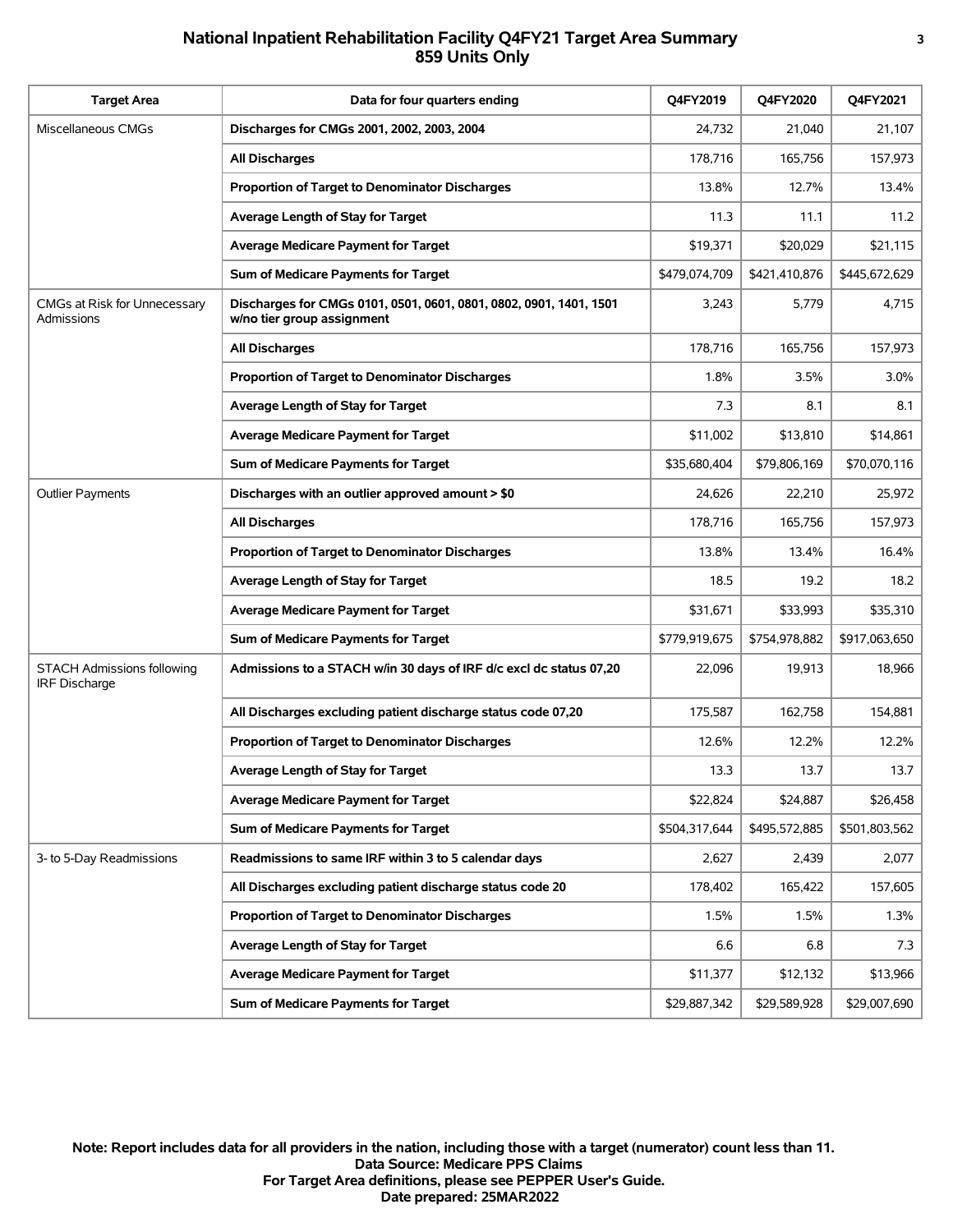## **National Inpatient Rehabilitation Facility Q4FY21 Target Area Summary 4 859 Units Only**

| <b>Target Area</b> | Data for four quarters ending                             | O4FY2019     | O4FY2020     | Q4FY2021     |
|--------------------|-----------------------------------------------------------|--------------|--------------|--------------|
| <b>Short Stays</b> | Discharges with an LOS of 3 days or fewer                 | 5.741        | 5,455        | 4,820        |
|                    | All Discharges excluding patient discharge status code 20 | 178,402      | 165,422      | 157,605      |
|                    | <b>Proportion of Target to Denominator Discharges</b>     | 3.2%         | 3.3%         | $3.1\%$      |
|                    | Average Length of Stay for Target                         | 2.1          | 2.1          | 2.1          |
|                    | <b>Average Medicare Payment for Target</b>                | \$3,335      | \$3,610      | \$3,748      |
|                    | Sum of Medicare Payments for Target                       | \$19,145,586 | \$19,690,107 | \$18,067,156 |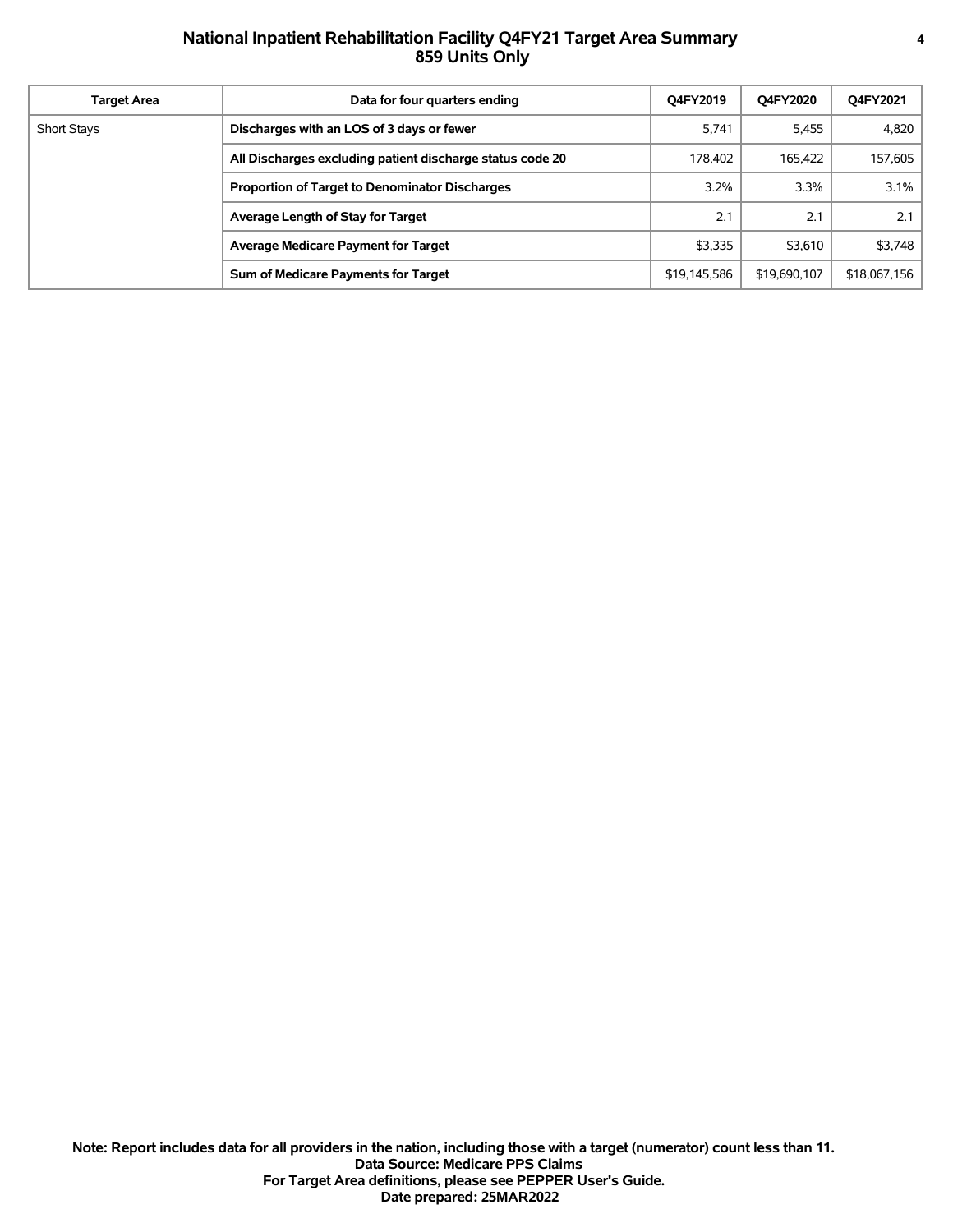# **National Inpatient Rehabilitation Facility Q4FY21 Target Area Summary 5 340 Hospitals Only**

| <b>Target Area</b>                                 | Data for four quarters ending                                                                    | <b>Q4FY2019</b> | <b>Q4FY2020</b> | Q4FY2021      |
|----------------------------------------------------|--------------------------------------------------------------------------------------------------|-----------------|-----------------|---------------|
| Miscellaneous CMGs                                 | Discharges for CMGs 2001, 2002, 2003, 2004                                                       | 31,365          | 25,095          | 26,758        |
|                                                    | <b>All Discharges</b>                                                                            | 226,695         | 210,078         | 215,380       |
|                                                    | <b>Proportion of Target to Denominator Discharges</b>                                            | 13.8%           | 11.9%           | 12.4%         |
|                                                    | Average Length of Stay for Target                                                                | 11.2            | 11.2            | 11.1          |
|                                                    | <b>Average Medicare Payment for Target</b>                                                       | \$17,996        | \$18,450        | \$19,347      |
|                                                    | Sum of Medicare Payments for Target                                                              | \$564,429,488   | \$462,993,214   | \$517,693,764 |
| CMGs at Risk for Unnecessary<br>Admissions         | Discharges for CMGs 0101, 0501, 0601, 0801, 0802, 0901, 1401, 1501<br>w/no tier group assignment | 2,939           | 7,146           | 5,166         |
|                                                    | <b>All Discharges</b>                                                                            | 226,695         | 210,078         | 215,380       |
|                                                    | <b>Proportion of Target to Denominator Discharges</b>                                            | 1.3%            | 3.4%            | 2.4%          |
|                                                    | Average Length of Stay for Target                                                                | 7.0             | 8.3             | 8.1           |
|                                                    | <b>Average Medicare Payment for Target</b>                                                       | \$9,805         | \$12,542        | \$12,973      |
|                                                    | Sum of Medicare Payments for Target                                                              | \$28,815,596    | \$89,625,117    | \$67,019,087  |
| <b>Outlier Payments</b>                            | Discharges with an outlier approved amount > \$0                                                 | 5,402           | 6,302           | 9,189         |
|                                                    | <b>All Discharges</b>                                                                            | 226,695         | 210.078         | 215,380       |
|                                                    | Proportion of Target to Denominator Discharges                                                   | 2.4%            | 3.0%            | 4.3%          |
|                                                    | Average Length of Stay for Target                                                                | 24.4            | 24.7            | 21.2          |
|                                                    | <b>Average Medicare Payment for Target</b>                                                       | \$31,905        | \$35,016        | \$34,292      |
|                                                    | Sum of Medicare Payments for Target                                                              | \$172,353,252   | \$220,668,430   | \$315,105,692 |
| <b>STACH Admissions following</b><br>IRF Discharge | Admissions to a STACH w/in 30 days of IRF d/c excl dc status 07,20                               | 29,688          | 27,775          | 28,488        |
|                                                    | All Discharges excluding patient discharge status code 07,20                                     | 219,385         | 202,803         | 207,451       |
|                                                    | Proportion of Target to Denominator Discharges                                                   | 13.5%           | 13.7%           | 13.7%         |
|                                                    | Average Length of Stay for Target                                                                | 13.3            | 13.7            | 13.7          |
|                                                    | <b>Average Medicare Payment for Target</b>                                                       | \$21,251        | \$22,769        | \$24,300      |
|                                                    | Sum of Medicare Payments for Target                                                              | \$630,904,440   | \$632,418,300   | \$692,261,727 |
| 3- to 5-Day Readmissions                           | Readmissions to same IRF within 3 to 5 calendar days                                             | 4,116           | 4,166           | 3,869         |
|                                                    | All Discharges excluding patient discharge status code 20                                        | 226,356         | 209,599         | 214,895       |
|                                                    | Proportion of Target to Denominator Discharges                                                   | 1.8%            | 2.0%            | 1.8%          |
|                                                    | Average Length of Stay for Target                                                                | 7.4             | 7.5             | 7.4           |
|                                                    | <b>Average Medicare Payment for Target</b>                                                       | \$11,507        | \$12,148        | \$12,835      |
|                                                    | Sum of Medicare Payments for Target                                                              | \$47,362,351    | \$50,609,973    | \$49,656,777  |

**Date prepared: 25MAR2022 For Target Area definitions, please see PEPPER User's Guide. Data Source: Medicare PPS Claims Note: Report includes data for all providers in the nation, including those with a target (numerator) count less than 11.**